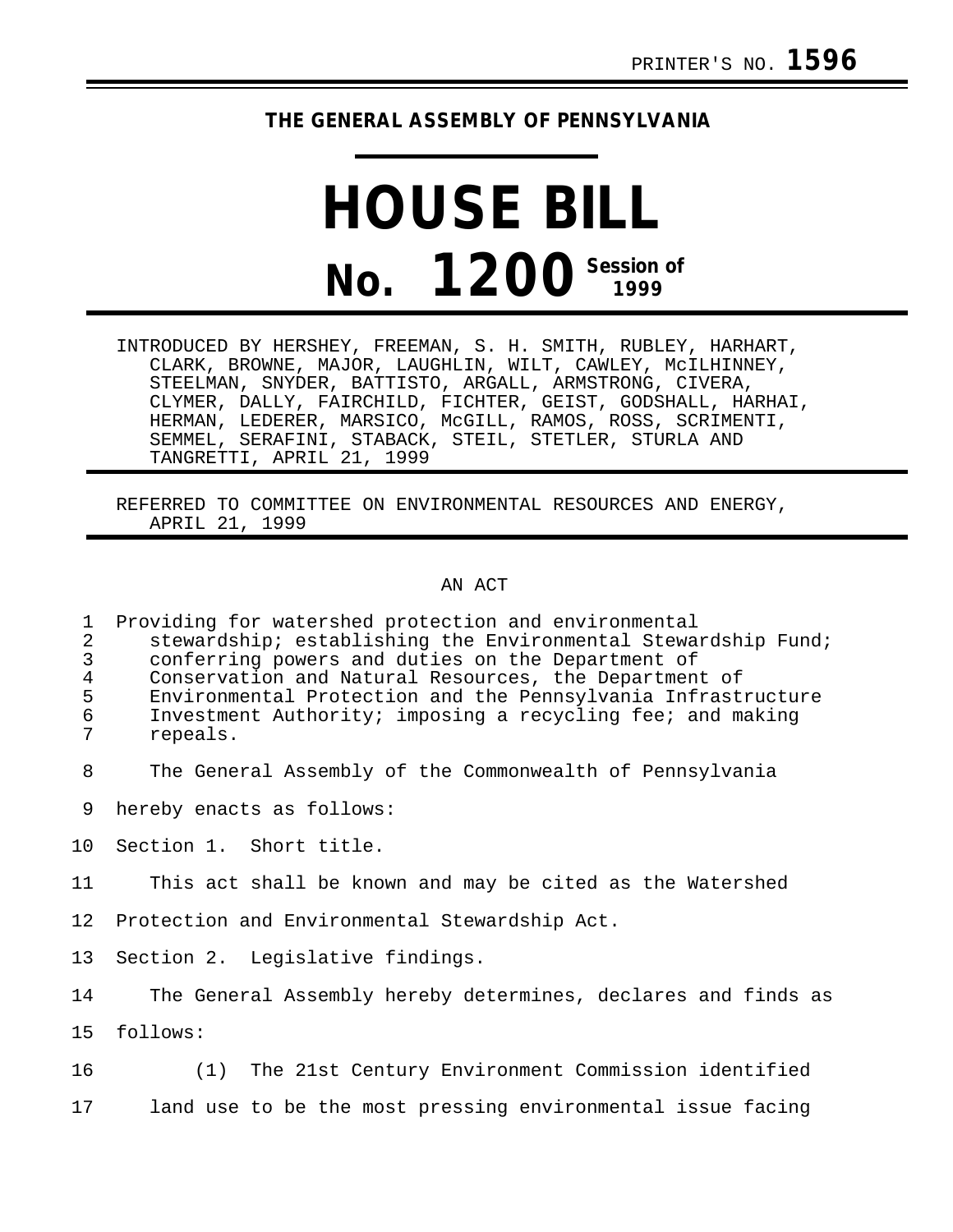1 the Commonwealth.

2 (2) Ninety-six percent of the water-quality-impaired 3 watersheds in this Commonwealth are polluted because of 4 nonpoint sources of pollution such as past mining activities, 5 urban and agricultural runoff, atmospheric deposition, on-lot 6 sewage systems and earthmoving and timber harvesting 7 activities.

8 (3) The Commonwealth continues to have unmet needs in 9 the area of water and sewer infrastructure. New and improved 10 water sources, treatment and distribution systems are 11 necessary for public drinking water supplies.

12 (4) The Commonwealth owns approximately 2.4 million 13 acres of State park and State forest lands and many of these 14 lands suffer from past environmental problems including 15 unreclaimed mines, acid mine drainage and abandoned oil and 16 gas wells.

17 (5) Open space, greenways, trails, river corridors, fish 18 and wildlife habitats, parks and recreation areas and scenic 19 environments protect the environment, conserve natural 20 resources and add value to communities.

21 (6) Legislation is necessary to provide incentives to 22 local governments to implement sound land use practices to 23 further encourage the preservation of open space, clean and 24 protect watersheds, improve recreational opportunities, 25 protect natural areas and habitats and address existing 26 environmental problems.

27 Section 3. Definitions.

28 The following words and phrases when used in this act shall 29 have the meanings given to them in this section unless the 30 context clearly indicates otherwise:

19990H1200B1596 - 2 -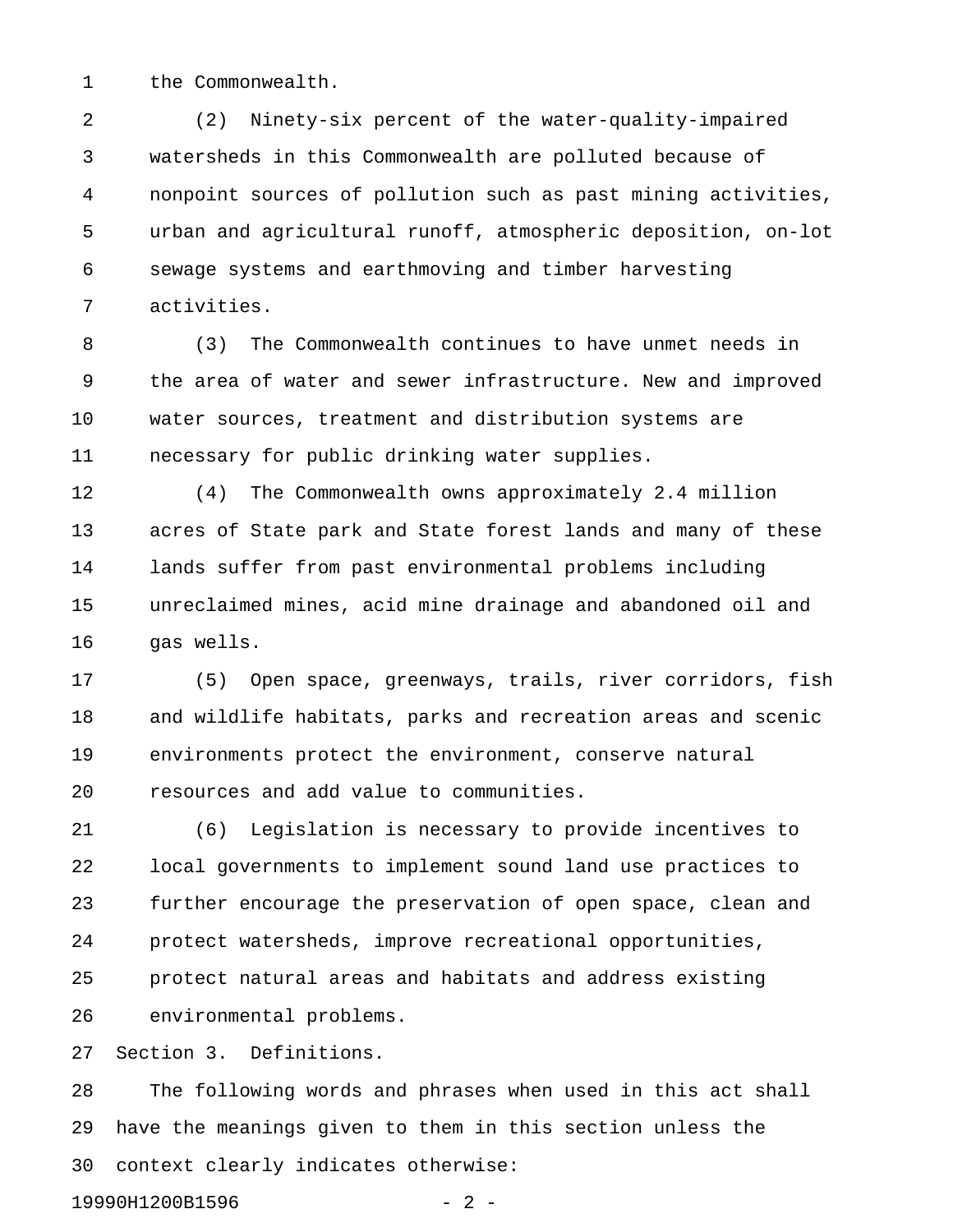1 "Acquisition." The purchase, or lease with an option to 2 purchase, of land, easements or buildings for public parks, 3 conservation, historical or recreation uses.

4 "Authority." The Pennsylvania Infrastructure Investment 5 Authority.

6 "Authorized organization." An entity involved in research, 7 restoration, rehabilitation, planning, acquisition, development, 8 education or other activities, which further the protection, 9 enhancement, conservation, preservation or enjoyment of this 10 Commonwealth's environmental, conservation, recreation or 11 similar resources. The organization must be a tax-exempt 12 institution under section  $501(c)(3)$  of the Internal Revenue Code 13 of 1986 (Public Law 99-154, 26 U.S.C. § 501(c)(3)) and 14 registered with the Bureau of Charitable Organizations or an 15 educational institution involved in these authorized activities. 16 "Departments." The Department of Conservation and Natural 17 Resources and the Department of Environmental Protection of the 18 Commonwealth.

19 "Development." New construction, improvement, alteration or 20 renovation required for and compatible with the physical

21 development or improvement of land or buildings.

22 "Environmental department." The Department of Environmental 23 Protection of the Commonwealth.

24 "Fund." The Environmental Stewardship Fund established in 25 section 4.

26 "Planning." The preparation of park, recreation and open 27 space plans, river corridor and watershed plans, master site 28 development plans, feasibility studies, natural areas studies 29 and inventories, greenways and trail plans, maintenance 30 management plans, conservation plans, zoning plans, land use 19990H1200B1596 - 3 -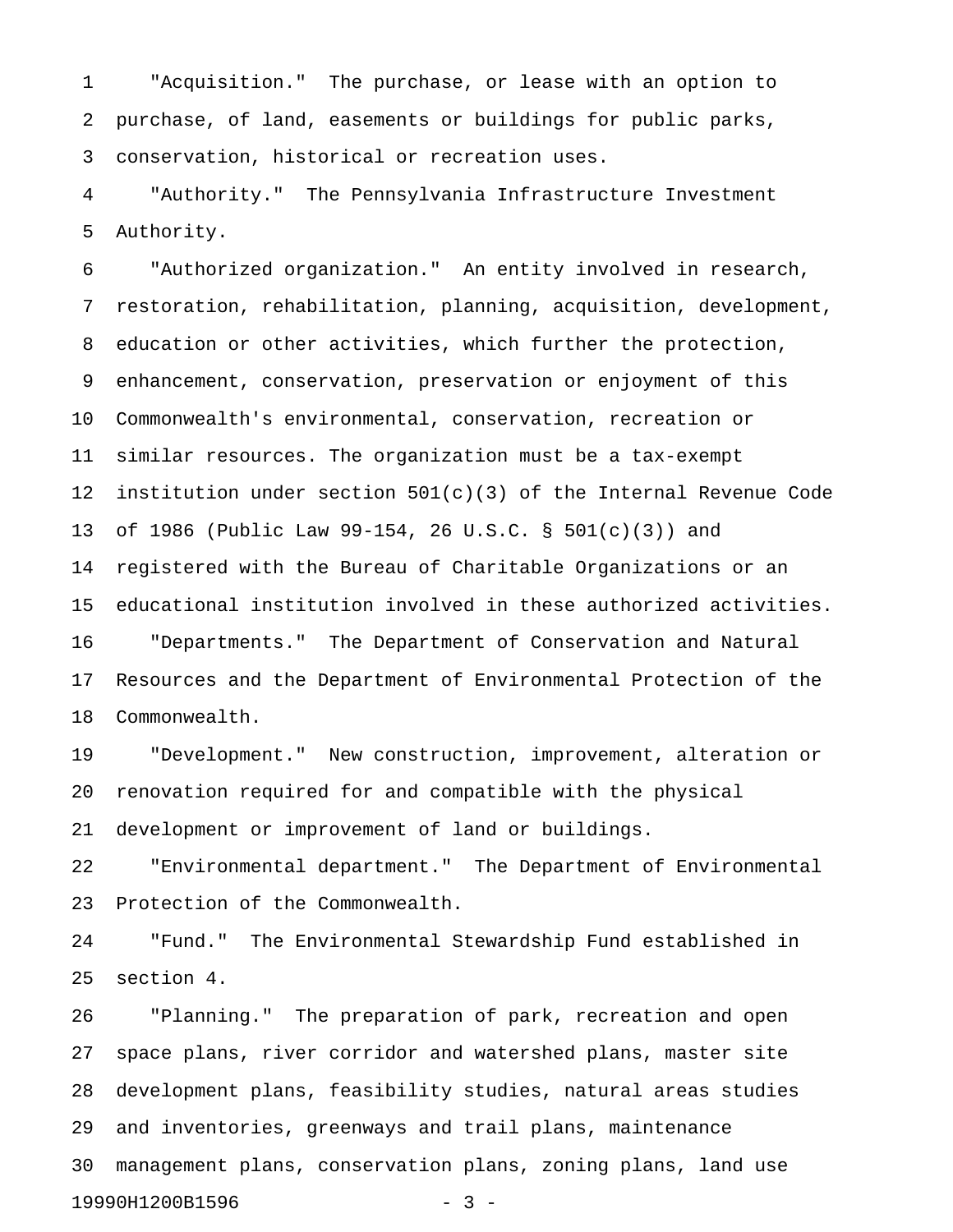1 plans, environmental management plans and research or education 2 documents, useful in assisting municipalities, Commonwealth 3 agencies, conservation districts, watershed organizations and 4 authorized organizations in developing a strategy for 5 environmental improvement, natural resource management, park and 6 recreation development and land conservation.

7 "Rehabilitation and repair." Restoration or renovation of 8 facilities or conditions of existing public conservation and 9 recreation resources. The term excludes routine maintenance. 10 "Sound land use practices." Practices that are generally 11 consistent with the inventory of land use practices published by 12 the Governor's Center for Local Government Services in the 13 Department of Community and Economic Development. The inventory 14 of practices should promote regional cooperation, seek to 15 minimize the impact on the environment, open space and farmland 16 and encourage development in previously developed areas or in 17 locally designated growth areas.

18 "Technical assistance." Provision of financial grants and 19 professional services. The term includes, publications, 20 research, video tapes, workshops, meetings, phone consultation 21 and written and electronic communication.

22 "Watershed organization." An entity recognized by either or 23 both of the Department of Conservation and Natural Resources and 24 the Department of Environmental Protection and established by 25 volunteer community members to promote local watershed 26 conservation efforts in an identified watershed.

27 Section 4. Fund.

28 (a) Establishment.--There is established a special fund in 29 the State Treasury, to be known as the Environmental Stewardship 30 Fund, which shall be administered by the Department of 19990H1200B1596 - 4 -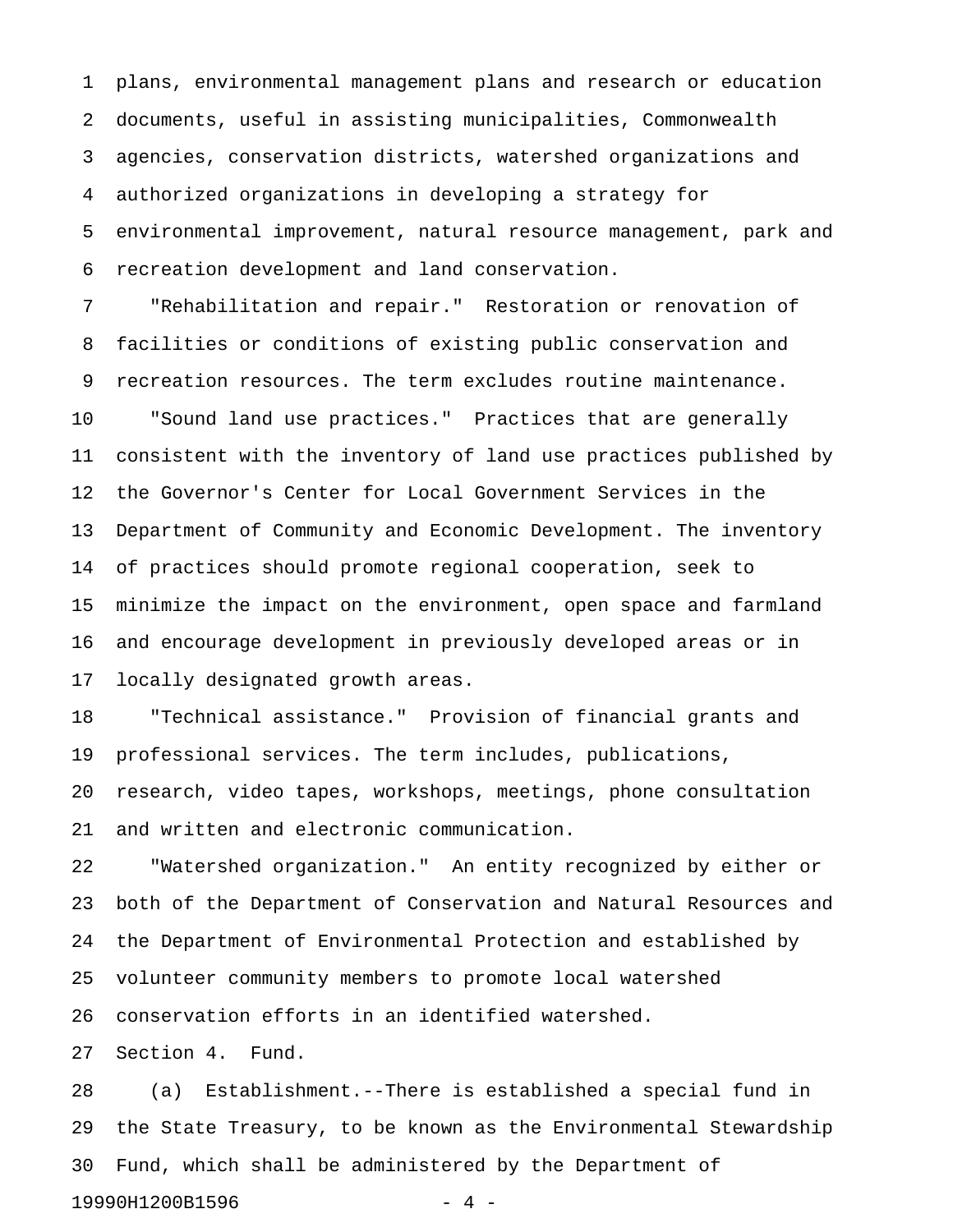1 Environmental Protection.

2 (b) Sources.--

3 (1) Money appropriated by the General Assembly, interest 4 earned by the fund, penalties, and money received from the 5 Federal Government or other sources shall be deposited in the 6 fund. The General Assembly may appropriate up to \$55,000,000 7 annually from the General Fund.

8 (2) For a period of five years from the effective date 9 of this act, the fund may receive money, upon approval of the 10 Governor, from the Recycling Fund and the Hazardous Sites 11 Cleanup Fund. The combined total of appropriations from these 12 two funds for the program shall not exceed \$30,000,000 13 annually.

14 (c) Appropriation.--The money in the fund is hereby 15 appropriated, upon approval of the Governor, to the departments 16 and the authority for the purpose of implementing the provisions 17 of this act.

18 (d) Allocation.--It is the intent of the General Assembly 19 that the money appropriated in subsection (c) be allocated 20 annually as follows: 34% to the Department of Conservation and 21 Natural Resources; 41% to the Department of Environmental 22 Protection and 25% to the authority.

23 Section 5. Agencies.

24 (a) The Department of Conservation and Natural Resources.-- 25 The Department of Conservation and Natural Resources shall 26 utilize money it receives from the fund for the following 27 purposes:

28 (1) Rehabilitation, repair and development of State park 29 and State forest lands and facilities and the acquisition of 30 interior holdings and other land which the Department of 19990H1200B1596 - 5 -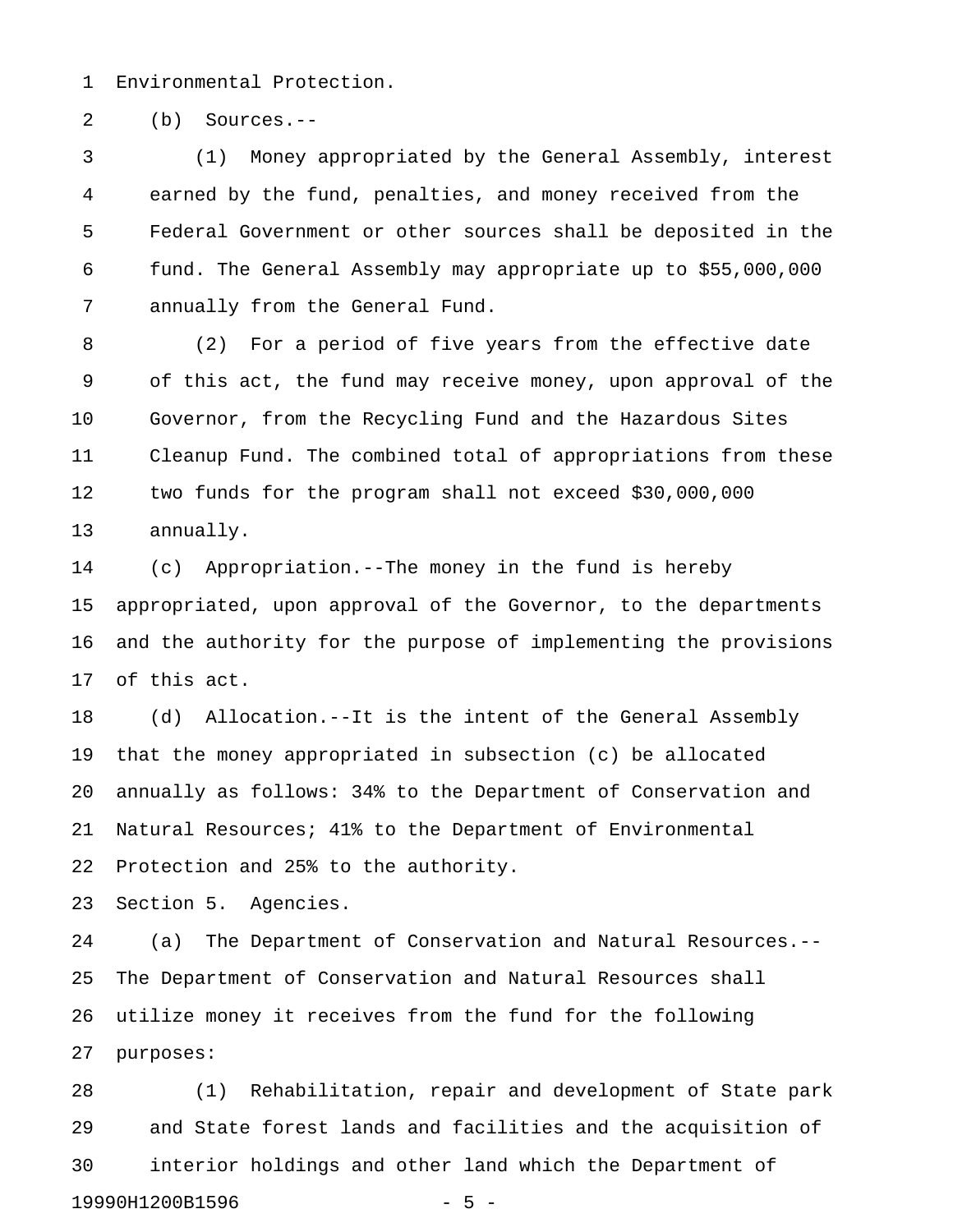1 Conservation and Natural Resources determines will protect or 2 enhance State parks and State forests.

3 (2) Grants to municipalities, conservation districts and 4 authorized organizations for the purpose of planning, 5 education, acquisition, development, rehabilitation and 6 repair of greenways, trails, open space, natural areas, river 7 corridors, watersheds, community parks and recreation 8 facilities; community conservation and beautification 9 projects; forest conservation; and other conservation 10 purposes. Grant moneys may also be used for the acquisition 11 of farmland for the above-stated purposes. Priority in the 12 consideration of grant awards and other incentives shall be 13 given to projects which support sound land use practices.

14 (3) Grants to municipalities and authorized 15 organizations for purposes of research, planning, inventories 16 and technical assistance, intended to protect and conserve 17 the biological diversity of this Commonwealth.

18 (b) The Department of Environmental Protection.--

19 (1) The Department of Environmental Protection shall 20 utilize money it receives from the fund for the following 21 purposes:

22 (i) To implement acid mine drainage abatement and 23 cleanup efforts and plug abandoned and orphan oil and gas 24 wells.

25 (ii) To provide funding for technical assistance and 26 financial incentives to facilitate remining.

27 (iii) To provide grants to municipalities, county 28 conservation districts, watershed organizations and other 29 authorized organizations for acid mine drainage 30 abatement, mine cleanup efforts and well plugging.

19990H1200B1596 - 6 -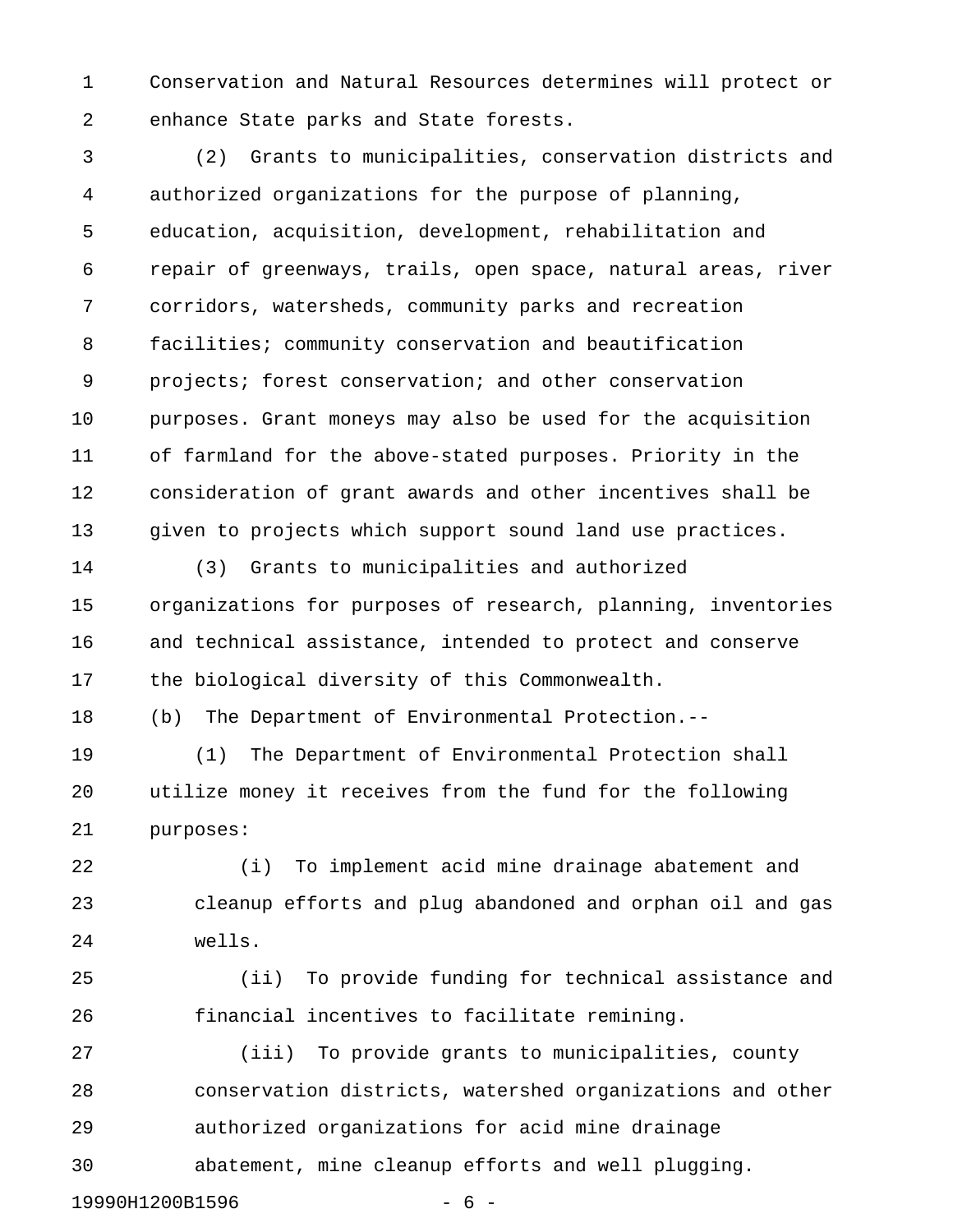1 (iv) To provide grants and technical assistance to 2 municipalities, county conservation districts, watershed 3 organizations and other authorized organizations to plan 4 and implement local watershed-based conservation efforts, 5 giving priority and other incentives to projects that 6 support sound land use practices.

7 (v) To improve water-quality-impaired watersheds, 8 including those polluted by past mining activities, 9 agricultural and urban runoff, atmospheric deposition, 10 on-lot sewage systems, and earth moving and timber 11 harvesting activities. Priority and other incentives 12 shall be given to projects which support sound land use 13 practices.

14 (2) County conservation districts are authorized to 15 further distribute grants from the Department of 16 Environmental Protection to watershed organizations and other 17 authorized organizations to assist in the implementation of 18 this act.

19 (c) The authority.--The authority shall utilize its 20 allocation from the fund for the following purposes:

21 (1) To provide financial assistance, including, but not 22 limited to, grants, matching grants and low-interest loans 23 for nonpoint sources, with incentives to promote sound land 24 use practices.

25 (2) To provide financial assistance, including, but not 26 limited to, grants, matching grants and low-interest loans 27 for water, storm water and sewer infrastructure projects and 28 other incentives to promote sound land use practices for 29 water, sewer and storm water projects in economically 30 disadvantaged communities.

19990H1200B1596 - 7 -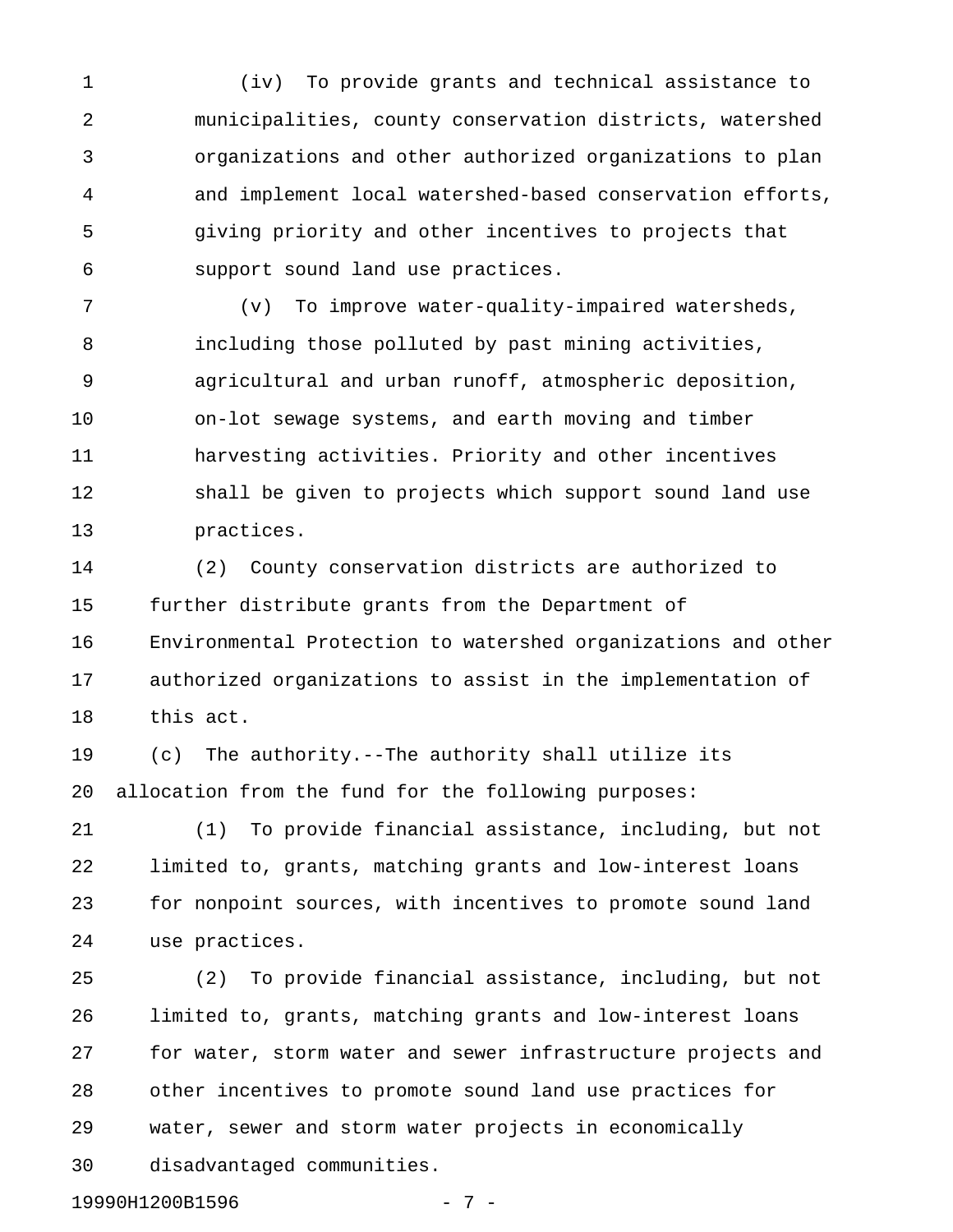1 (d) Regulations.--The departments and the authority may 2 promulgate such regulations necessary to carry out the purposes 3 of this act.

4 Section 6. Property and equipment restrictions.

5 (a) Prohibiting.--Recipients of grants under this act may 6 not dispose of or convert property or equipment acquired with 7 grant funds for purposes other than the purposes approved in the 8 project applications without the prior written approval of the 9 agency which provided the grant.

10 (b) Remedy.--If disposition or conversion in violation of 11 subsection (a) occurs, the agency may:

12 (1) Require the recipient to refund all grants for the 13 particular project, including 10% annual interest, compounded 14 four times annually, from the date the original grant was 15 received until it is repaid.

16 (2) Require acquisition by the recipient of equivalent 17 replacement land, as determined by the agency.

18 (3) Take possession of the property or equipment funded 19 by the agency.

20 Section 7. Pollution prevention.

21 The sum of \$2,000,000 is hereby appropriated to the 22 Department of Environmental Protection from the Hazardous Sites 23 Cleanup Fund established for the purposes of explaining the 24 Small Business and Household Pollution Prevention Program to 25 provide on-site assessments and recommendations for pollution 26 prevention and energy efficiency techniques for the fiscal year 27 July 1, 1999, through June 30, 2000. The General Assembly may 28 appropriate up to \$2,000,000 in additional funds from the 29 Hazardous Sites Cleanup Fund for this purpose in fiscal year 30 2000-2001.

19990H1200B1596 - 8 -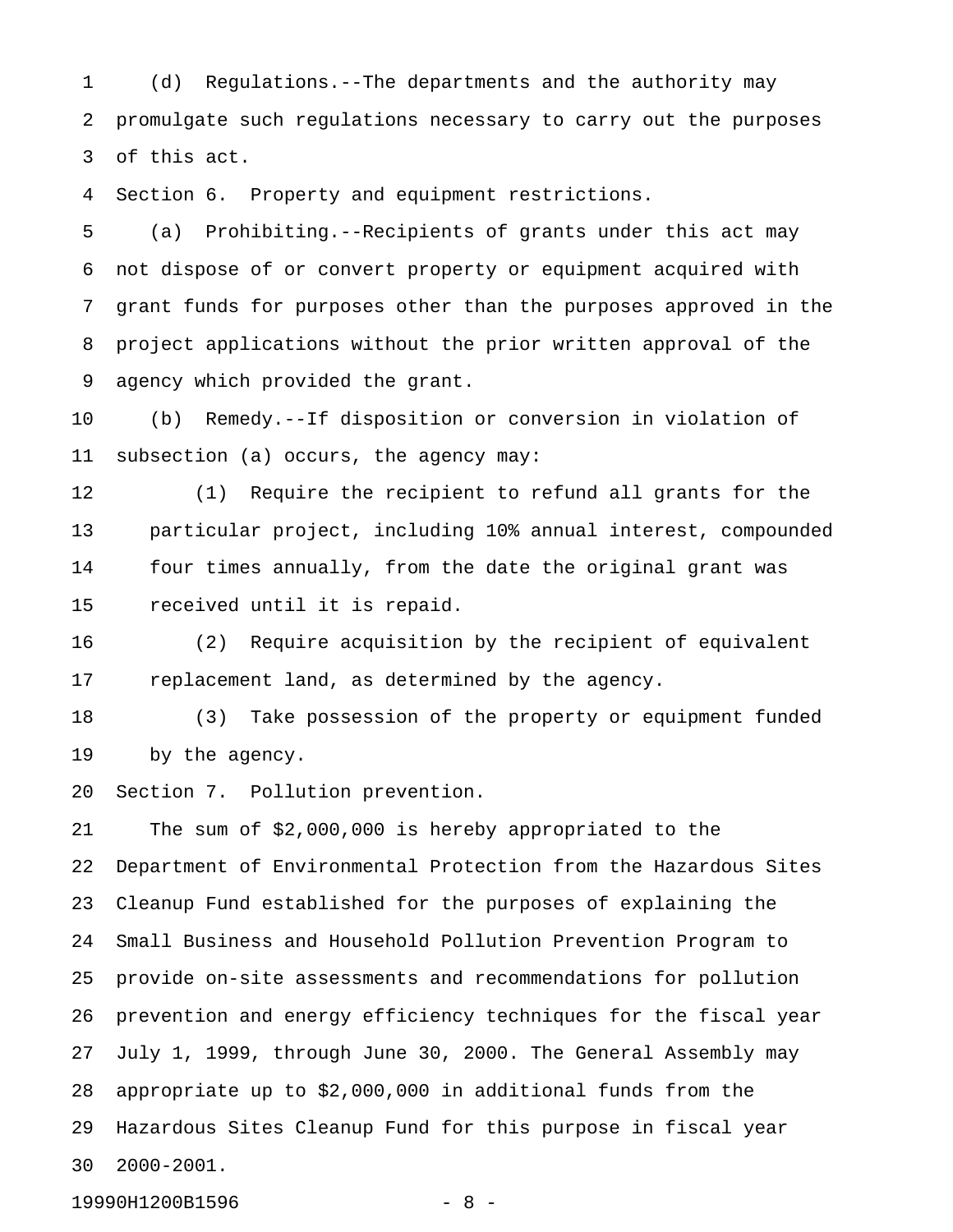1 Section 8. Federal programs.

2 Agencies may utilize available Federal funds to augment funds 3 available under this act.

4 Section 9. Wild Resource Conservation Fund; duties of 5 Department of Conservation and Natural Resources. 6 (a) Appropriation.--The moneys contained in the Wild 7 Resource Conservation Fund are hereby appropriated, upon 8 approval of the Governor, to the Department of Conservation and 9 Natural Resources for the purposes of carrying out the 10 provisions of subsection  $(b)$ , section  $5(a)(3)$  and the act of 11 June 23, 1982 (P.L.597, No.170), known as the Wild Resource 12 Conservation Act.

13 (b) Projects and programs.--The Wild Resource Conservation 14 Board, after reviewing the recommendations of interested persons 15 and consulting with the professional staffs of the agencies 16 represented on the board, may approve projects or programs 17 deemed necessary to preserve and enhance wild resources, for 18 which the Department of Conservation and Natural Resources may 19 allocate moneys from the Wild Resource Conservation Fund.

20 (c) Sale of stamps and decals.--The Department of 21 Conservation and Natural Resources shall have the right to issue 22 for sale to the public stamps, decals or other items of personal 23 property intended to signify the interest of the purchaser in 24 contributing to programs established by the department under 25 this section, the net proceeds of which shall be deposited in 26 the Wild Resource Conservation Fund.

27 (d) Activities of other agencies.--The authority granted 28 pursuant to subsection (c) shall not affect or interfere with 29 similar authority vested by law in any agency represented on the 30 board to sell items of personal property which promote the 19990H1200B1596 - 9 -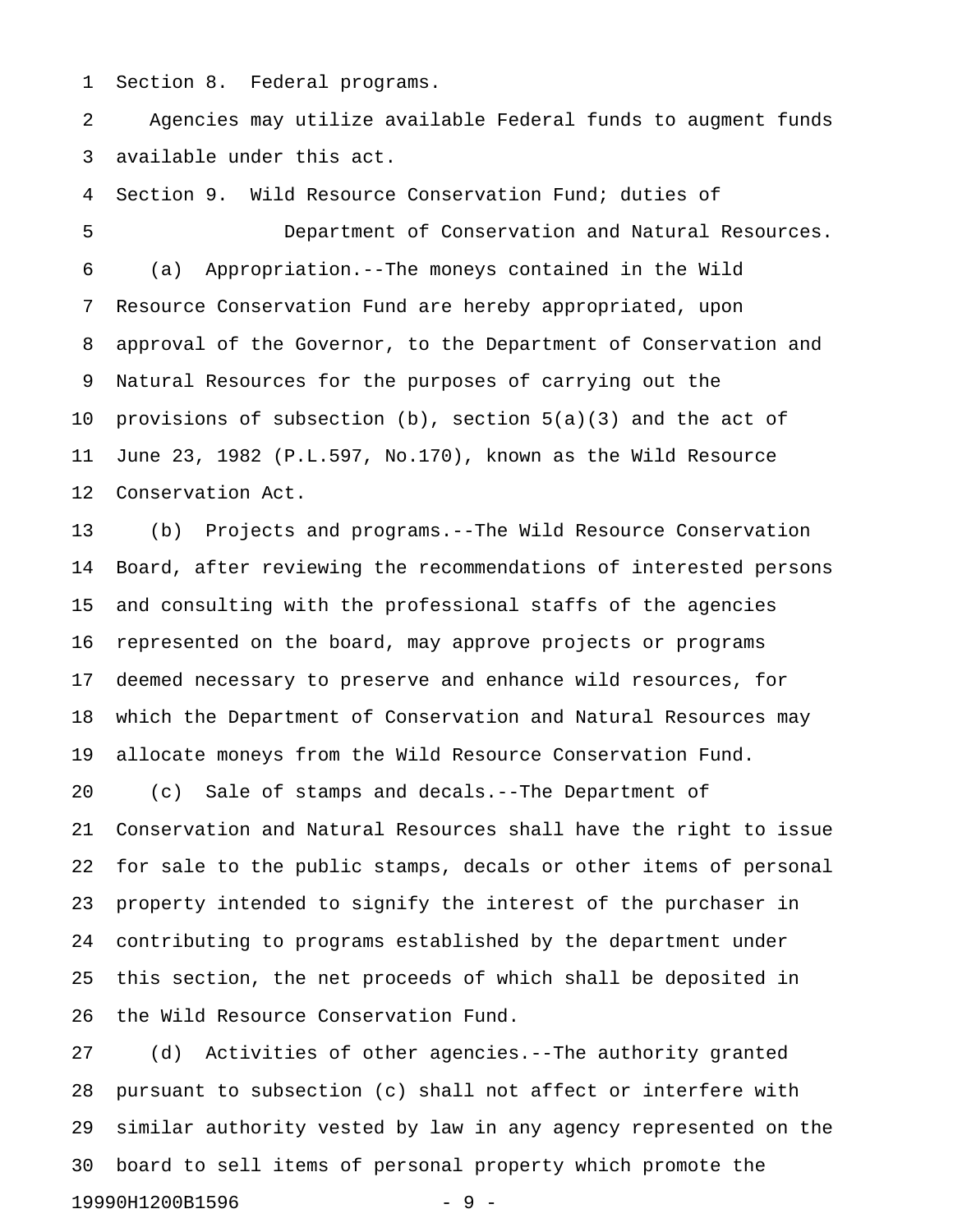1 independent programs of those respective agencies. Said agencies 2 shall likewise have the right to issue for sale items of 3 personal property intended to signify the interest of the 4 purchaser in contributing to programs established by the 5 department, the net proceeds of which shall be deposited in the 6 fund.

7 Section 10. Repeals.

8 (a) Municipal recycling grants.--Section 1937-A(b) of the 9 act of April 9, 1929 (P.L.177, No.175), known as The 10 Administrative Code of 1929, is repealed.

11 (b) Sewage construction payments to municipalities.--The act 12 of August 20, 1953 (P.L.1217, No.339), entitled "An act 13 providing for payments by the Commonwealth to municipalities 14 which have expended money to acquire and construct sewage 15 treatment plants in accordance with the Clean Streams Program 16 and the act, approved the twenty-second day of June, one 17 thousand nine hundred thirty-seven (Pamphlet Laws 1987), and 18 making an appropriation," is repealed.

19 (c) Site-specific postclosure fund.--Sections 1108(b) and 20 (c) of the act of July 28, 1988 (P.L.556, No.101), known as the 21 Municipal Waste Planning, Recycling and Waste Reduction Act, are 22 repealed. A county which established a landfill closure account 23 may spend the money in that account to develop, implement plans 24 that promote sound land use practices, fund county conservation 25 districts, protect farmland or to accomplish any other purpose 26 authorized by this act. An expenditure for farmland preservation 27 must comply with the act of June 30, 1981 (P.L.128, No.43), 28 known as the Agricultural Area Security Law.

29 (d) Wild Resource Conservation.--Section 5305(d), 30 5306(b)(3), (4), (5) and (6), (c), (d), (e), (f) and (g) of the 19990H1200B1596 - 10 -